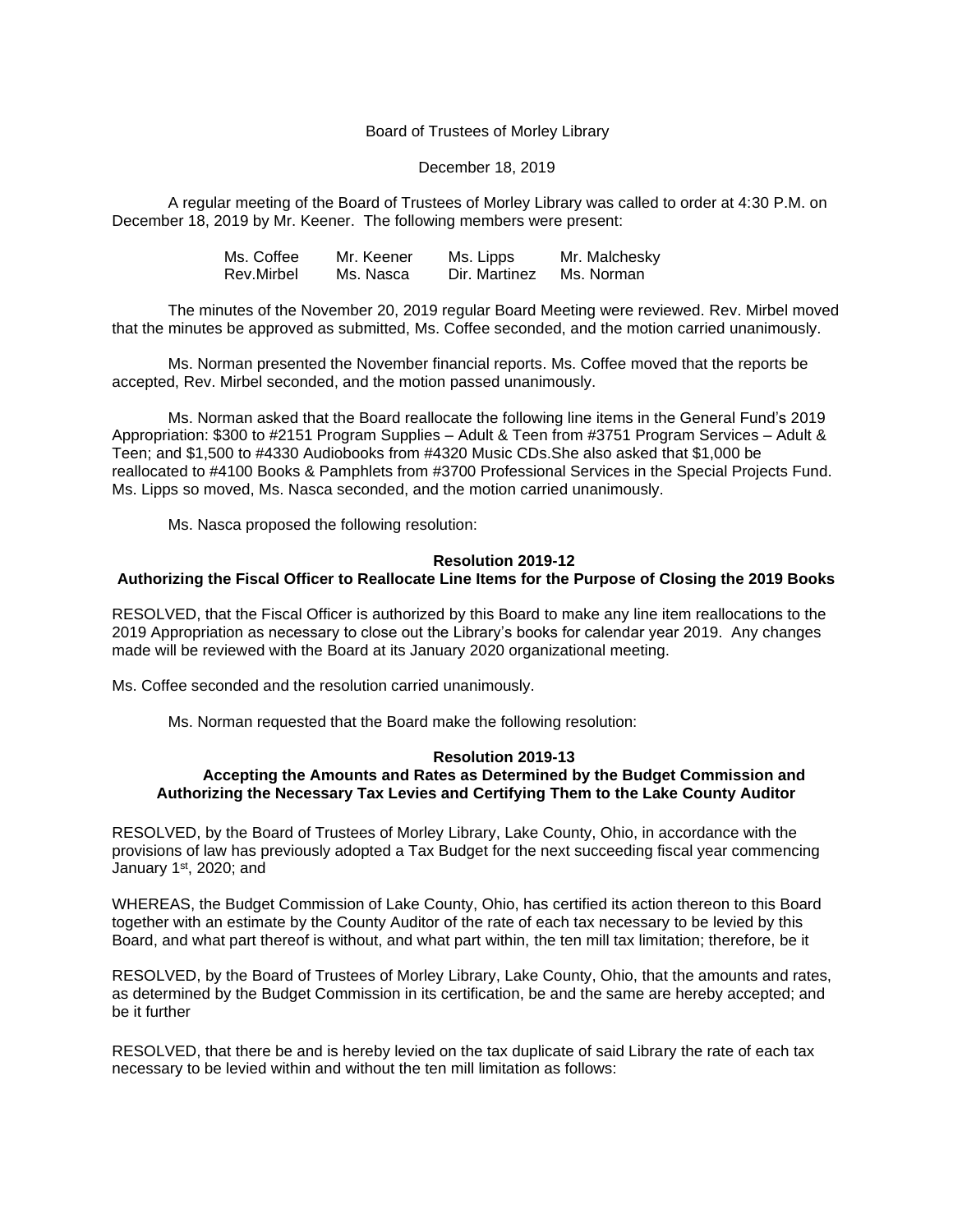| General Fund      | \$1,187,177.00 |
|-------------------|----------------|
| Debt Service Fund | 652,333.00     |

# **TOTAL \$1,839,510.00**

County Auditor's Estimate of Tax Rate to be Levied (outside 10 mill limit) = 1.50 General Fund Levy authorized by voters on  $11/06/18 = 1.00$ 

And be it further RESOLVED, that the Fiscal Officer of this Board be and is hereby directed to certify a copy of this Resolution to the County Auditor of said County.

Rev. Mirbel so moved, Ms. Coffee seconded, and the resolution passed unanimously.

Rev. Mirbel recommended adoption of the following resolution:

## **Resolution 2019-14 Temporary Appropriation for 2020**

# **GENERAL FUND**

| <b>Salaries and Leave Benefits</b>           |             |
|----------------------------------------------|-------------|
| 1100 Salaries                                | \$115,000   |
| <b>1400 OPERS</b>                            | 15,000      |
| 1610 Health Insurance                        | 71,000      |
| 1620 Medicare                                | 1,700       |
| 1650 Worker's Compensation                   | 900         |
| 1910 Employee Memberships                    | 200         |
|                                              | \$203,800   |
|                                              |             |
| <b>Supplies</b>                              |             |
| 2110 General & Administrative Supplies       | \$<br>500   |
| 2120 Processing Supplies                     | 500         |
| 2151 Programming Supplies - Adult & Teen     | 600         |
| 2152 Programming Supplies - Children         | 1,000       |
| 2200 Maintenance & Repair Supplies           | 3,500       |
| 2900 Other Supplies                          | 200         |
|                                              | \$6,300     |
|                                              |             |
| <b>Purchased &amp; Contracted Services</b>   |             |
| 3110 Travel & Meetings                       | \$<br>4,000 |
| 3120 Training Expense                        | 200         |
| 3151 Programming Refreshments - Adult & Teen | 100         |
| 3152 Programming Refreshments - Children     | 100         |
| 3200 Communication, Printing, Publicity      | 2,100       |
| 3250 Marketing Expense                       | 200         |
| 3310 Building Maintenance                    | 25,000      |
| 3320 Equipment Maintenance                   | 2,000       |
| 3370 Security                                | 11,000      |
| 3400 Insurance                               | 1,000       |
| 3500 Rents & Leases                          | 1,700       |
| 3600 Utilities                               | 35,000      |
| 3700 Professional Services                   | 4,000       |
| 3751 Programming Services - Adult & Teen     | 700         |
| 3752 Programming Services - Children         | 300         |
| 3800 Library Material Control Services       | 26,000      |
|                                              | \$113,400   |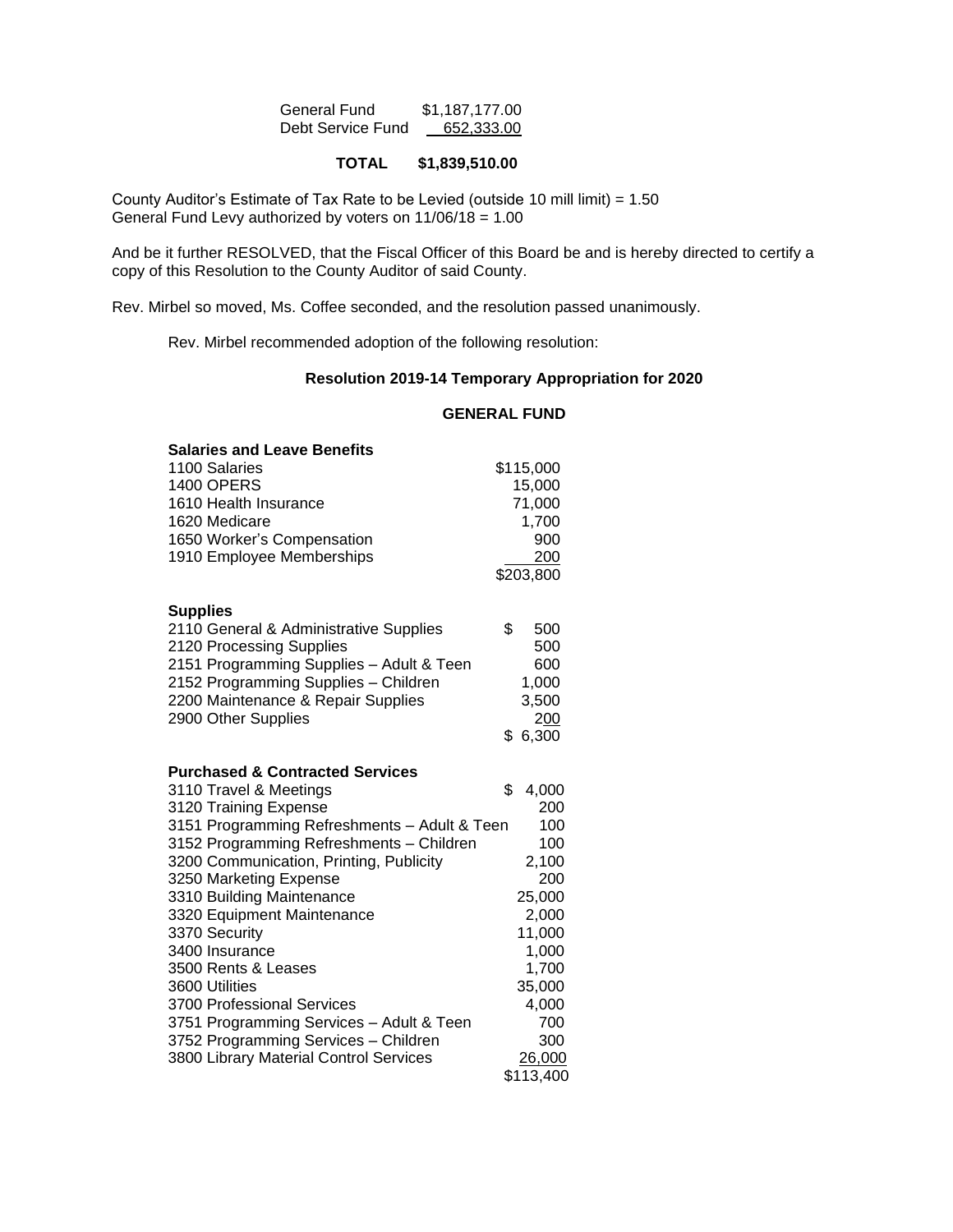| <b>Library Materials &amp; Information</b> |                      |  |
|--------------------------------------------|----------------------|--|
| 4100 Books & Pamphlets                     | \$20,000             |  |
| 4110 E Books                               | 5,000                |  |
| 4200 Periodicals                           | 300                  |  |
| 4320 Music CDs                             | 500                  |  |
| 4321 Digital Music                         | 400                  |  |
| 4330 Audio Books                           | 2,000                |  |
| 4332 Digital Audiobooks                    | 2,300                |  |
| 4360 DVDs                                  | 4,000                |  |
| 4361 Digital DVDs                          | 600                  |  |
| 4362 Digital TV<br>4380 Video Games        | 300                  |  |
|                                            | 1,500                |  |
| 4510 Data Bases                            | 5,500                |  |
| 4920 Hot Spots - Data Packages             | 1,300<br>\$43,700    |  |
|                                            |                      |  |
| <b>Capital Outlay</b>                      |                      |  |
| 5520 Software                              | \$1,000              |  |
|                                            |                      |  |
|                                            |                      |  |
| <b>Other Objects</b>                       |                      |  |
| 7100 Dues & Memberships                    | \$4,500              |  |
| 7200 Taxes & Assessments                   | 500                  |  |
| 7500 Refunds & Reimbursements              | <u>100</u>           |  |
|                                            | \$5,100              |  |
|                                            |                      |  |
| <b>Contingency</b>                         |                      |  |
| 8900 Contingency                           | \$7,500              |  |
| TOTAL GENERAL FUND                         | \$380,800            |  |
|                                            | <b>BUILDING FUND</b> |  |
|                                            |                      |  |
| 3700 Professional Services                 | \$10,000             |  |
| <b>TOTAL BUILDING FUND</b>                 | \$10,000             |  |
| <b>ENDOWMENT FUND</b>                      |                      |  |
| 2151 Programming Supplies - Adult & Teen   | \$<br>250            |  |
| <b>TOTAL ENDOWMENT FUND</b>                | \$<br>250            |  |
|                                            |                      |  |
| TOTAL EXPENDITURES – ALL FUNDS             | \$391,050            |  |

Ms. Lipps seconded and the motion carried unanimously.

Ms. Norman reviewed the Library salary plan for 2020. She requested that the Board approve an additional \$2,500 for salaries in addition to the \$36,700 approved at the November Board meeting, giving a total of \$39,200. The majority of Staff will receive a 3% increase effective January 1. Nine employees will vary from this for a number of reasons which were detailed separately. The net cost of salary actions will be \$38,374, resulting in a total average (unweighted) staff salary at 24% of range. Ms. Coffee moved that the Plan be accepted, Ms. Lipps seconded, and the motion was unanimously approved

Ms. Norman reported that the newly-hired Teen Services Assistant had resigned after three days, leaving the Adult & Teen Services department very short staffed. However, she and Lisa Krok had interviewed a candidate and expected to make her an offer within the next few days. She noted that